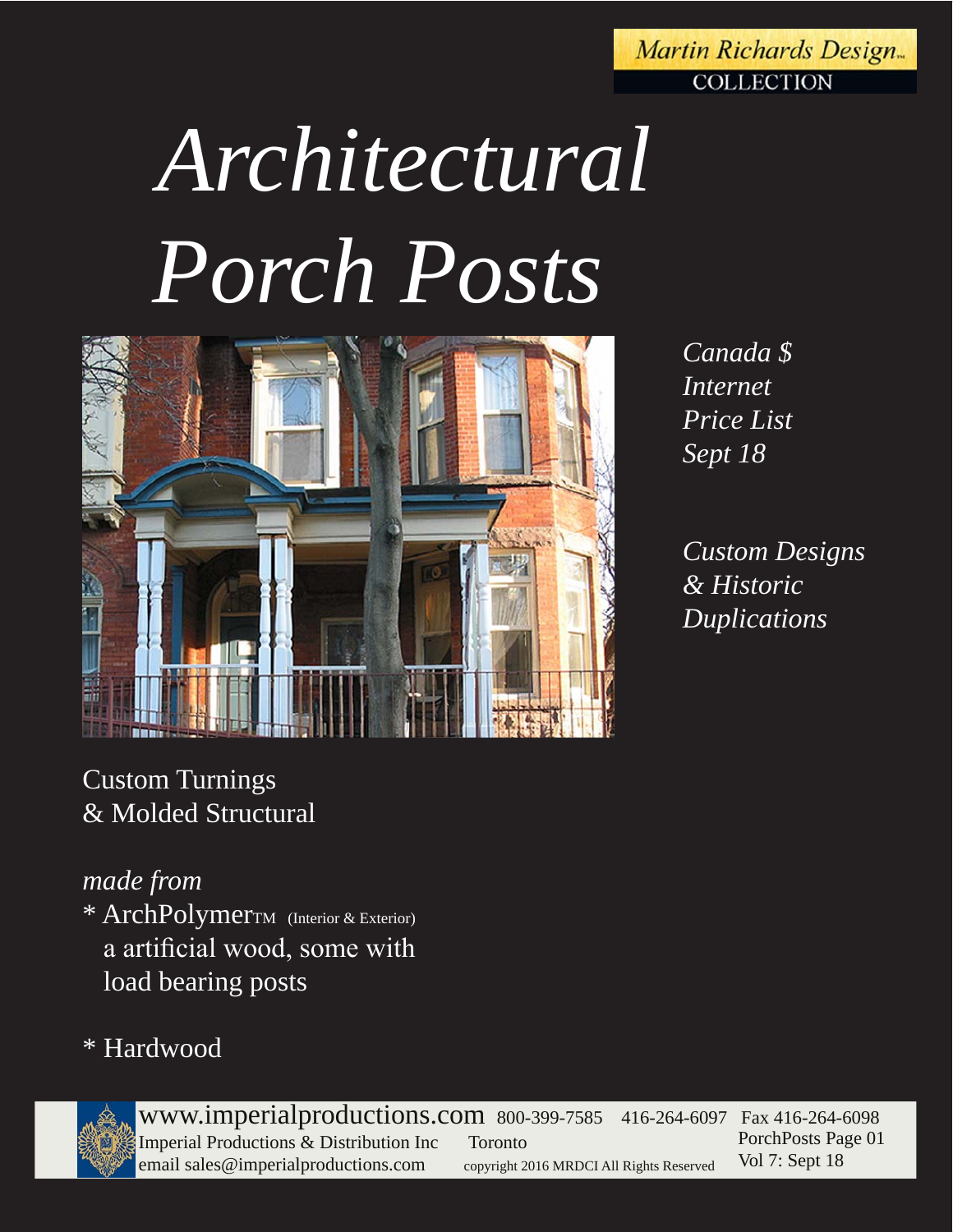

All prices & specifications subject to change without notice, Final product & measurements may vary from this brochure

www.imperialproductions.com 800-399-7585 416-264-6097 Fax 416-264-6098 Imperial Productions & Distribution Inc Toronto email sales@imperialproductions.com copyright 2016 MRDCI All Rights Reserved Porch Posts Page 2 Vol 7: Spring 2017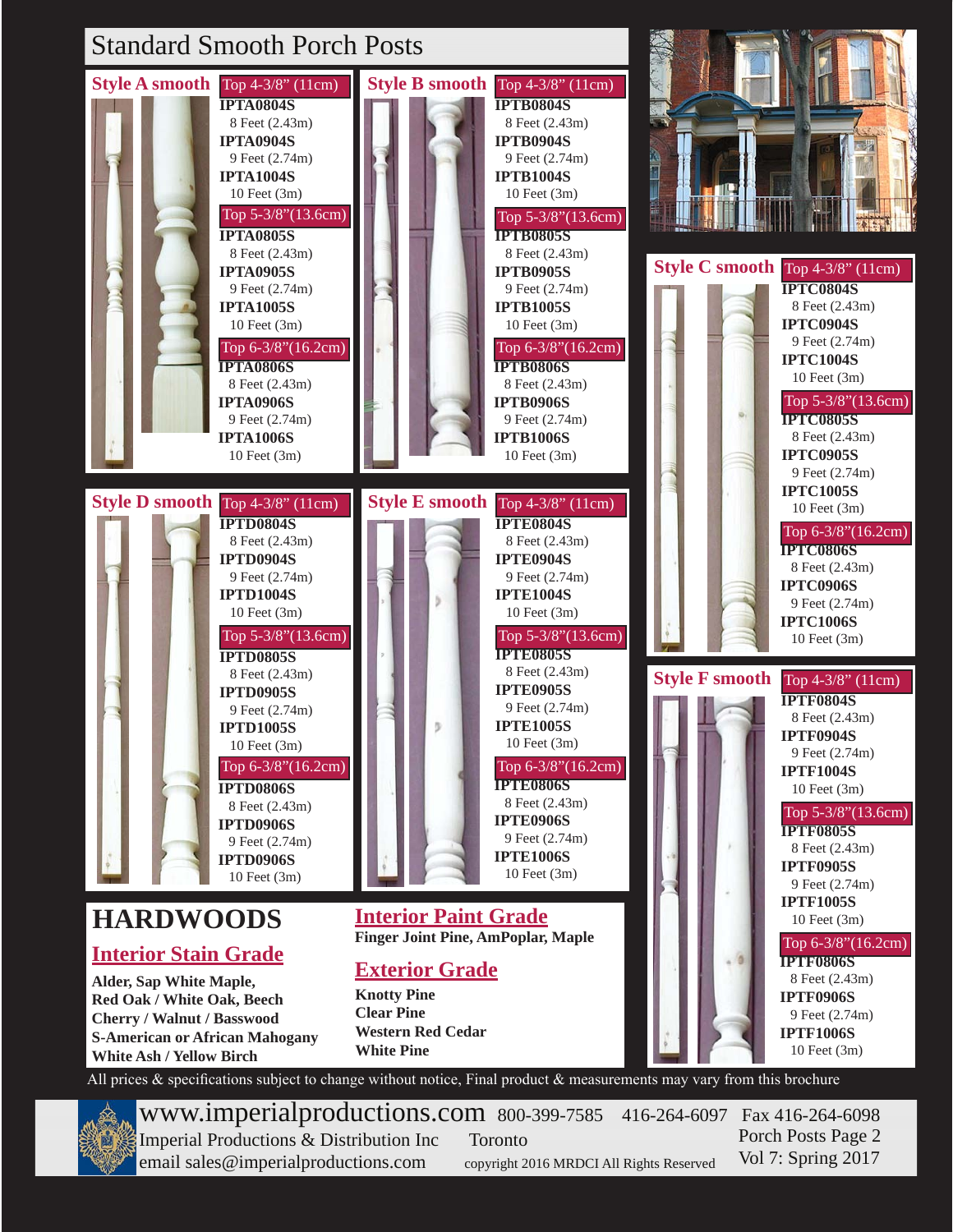#### Standard Fluted Porch Posts



**Cherry / Walnut / Basswood S-American or African Mahogany White Ash / Yellow Birch**

**Clear Pine (has few knots) Western Red Cedar White Pine**

All prices & specifications subject to change without notice, Final product & measurements may vary from this brochure



www.imperialproductions.com 800-399-7585 416-264-6097 Fax 416-264-6098 Imperial Productions & Distribution Inc Toronto email sales@imperialproductions.com copyright 2016 MRDCI All Rights Reserved Porch Posts Page 3 Vol 7: Spring 2017